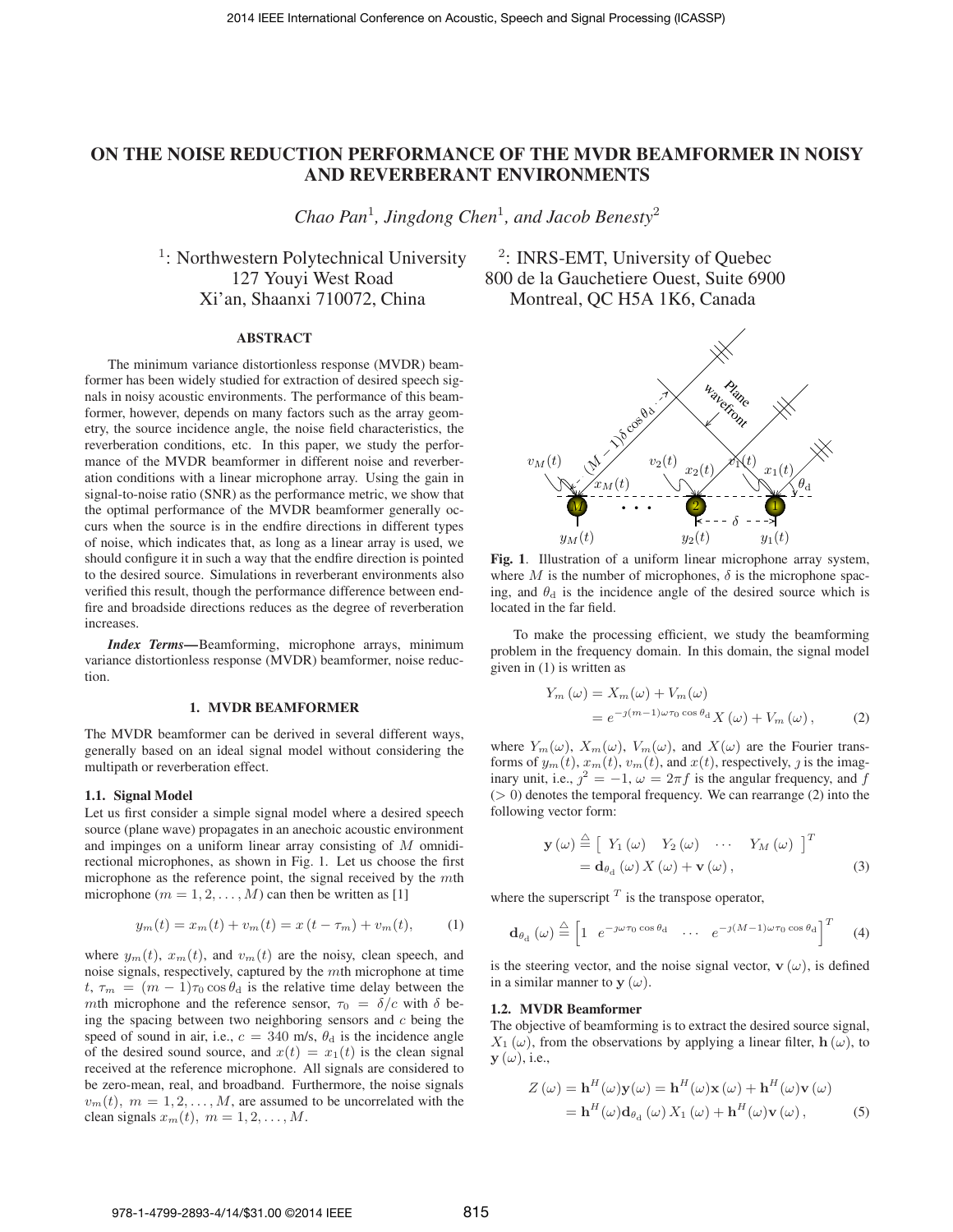where  $Z(\omega)$  is the output of the beamformer,  $\mathbf{h}^H(\omega)\mathbf{x}(\omega)$  is the filtered speech signal, and  $h^H(\omega)$ **v** ( $\omega$ ) is the residual noise.

The MVDR beamformer can be derived by minimizing the variance of either the beamformer's output, i.e.,  $Z(\omega)$ , or the residual noise, i.e.,  $\mathbf{h}^{H}(\omega)\mathbf{v}(\omega)$ , with the constraint that the signal from the desired look direction is passed through without any distortion. Let us consider, in this paper, the minimization of the variance of the residual noise. The problem is then written as

$$
\min_{\mathbf{h}(\omega)} E\left[\left|\mathbf{h}^{H}(\omega)\mathbf{v}(\omega)\right|^{2}\right] \text{ subject to } \mathbf{h}^{H}(\omega)\mathbf{d}_{\theta_{d}}\left(\omega\right) = 1, \quad (6)
$$

 $E[\cdot]$  denotes mathematical expectation. Using a Lagrange multiplier to adjoin the constraint to the objective function, then differentiating with respect to  $h(\omega)$ , and equating the result to zero, we deduce the solution to (6) as

$$
\mathbf{h}_{\theta_{\mathrm{d}}}(\omega) = \frac{\Gamma_{\mathbf{v}}^{-1}(\omega) \,\mathbf{d}_{\theta_{\mathrm{d}}}(\omega)}{\mathbf{d}_{\theta_{\mathrm{d}}}^{H}(\omega) \,\Gamma_{\mathbf{v}}^{-1}(\omega) \,\mathbf{d}_{\theta_{\mathrm{d}}}(\omega)},\tag{7}
$$

where  $\Gamma$ **v** ( $\omega$ ) =  $\Phi$ **v** ( $\omega$ ) / $\phi$ <sub>V<sub>1</sub></sub> ( $\omega$ ) is the pseudo-coherence matrix of the noise, with  $\Phi_{\mathbf{v}}(\omega) = E[\mathbf{v}(\omega) \mathbf{v}^H(\omega)]$  and  $\phi_{V_1}(\omega) = E[\mathbf{v}(\omega)]^2$  $E\left[|V_1(\omega)|^2\right]$ <br>It is seen t

It is seen that the MVDR beamformer is a function of two terms. One is the steering vector corresponding to the desired signal, which is in turn a function of the incidence angle of the desired signal, and the other is the pseudo-coherence matrix of the noise. Consequently, we should expect that the performance of this beamformer would heavily depend on the source incidence angle and the noise characteristics, which will be discussed in the next section.

# **2. PERFORMANCE OF THE MVDR BEAMFORMER IN DIFFERENT NOISE ENVIRONMENTS**

In this section, we analyze the performance of the MVDR beamformer by examining the SNR gain in four typical noise environments: spatially white, diffuse, diffuse-plus-white, and point-sourceplus-white noise.

## **2.1. SNR Gain**

The input SNR of an array is defined as the SNR at the reference sensor. With the signal model in (2), the input SNR is written as

$$
iSNR\left(\omega\right) \stackrel{\triangle}{=} \frac{\phi_X(\omega)}{\phi_{V_1}(\omega)},\tag{8}
$$

where  $\phi_X(\omega) = E\left[|X(\omega)|^2\right]$  is the variance of  $X(\omega)$ .<br>With the beamformer's output given in (5) the out

With the beamformer's output given in  $(5)$ , the output SNR is defined as

$$
\text{oSNR}[\mathbf{h}(\omega)] = \frac{E\left[\left|\mathbf{h}^{H}(\omega)\mathbf{d}_{\theta_{\text{d}}}(\omega) X(\omega)\right|^{2}\right]}{E\left[\left|\mathbf{h}^{H}(\omega)\mathbf{v}(\omega)\right|^{2}\right]}
$$

$$
= \text{iSNR}(\omega) \times \frac{\left|\mathbf{h}^{H}(\omega)\mathbf{d}_{\theta_{\text{d}}}(\omega)\right|^{2}}{\mathbf{h}^{H}(\omega)\,\Gamma_{\mathbf{v}}(\omega)\,\mathbf{h}(\omega)},\qquad(9)
$$

which depends on the input SNR, the signal incidence angle, the beamforming filter, as well as the pseudo-coherence matrix of the noise.

The definition of the SNR gain is easily derived from (8) and (9), i.e.,

$$
\mathcal{G}\left[\mathbf{h}\left(\omega\right)\right] = \frac{\text{oSNR}\left[\mathbf{h}\left(\omega\right)\right]}{\text{iSNR}\left(\omega\right)} = \frac{\left|\mathbf{h}^H\left(\omega\right)\mathbf{d}_{\theta_d}\left(\omega\right)\right|^2}{\mathbf{h}^H\left(\omega\right)\mathbf{\Gamma_v}\left(\omega\right)\mathbf{h}\left(\omega\right)}.\tag{10}
$$

Substituting the MVDR filter,  $h_{\theta_d}(\omega)$ , given in (7) into (10), we deduce that

$$
\mathcal{G}\left[\mathbf{h}_{\theta_{\rm d}}\left(\omega\right)\right] = \frac{\left|\mathbf{h}^{H}\left(\omega\right)\mathbf{d}_{\theta_{\rm d}}\left(\omega\right)\right|^{2}}{\mathbf{h}^{H}\left(\omega\right)\mathbf{\Gamma}_{\mathbf{v}}\left(\omega\right)\mathbf{h}\left(\omega\right)} \n= \mathbf{d}_{\theta_{\rm d}}^{H}\left(\omega\right)\mathbf{\Gamma}_{\mathbf{v}}^{-1}\left(\omega\right)\mathbf{d}_{\theta_{\rm d}}\left(\omega\right),
$$
\n(11)

which is now explicitly dependent on the signal incidence angle and the pseudo-coherence matrix of the noise.

#### **2.2. SNR Gain in Spatially White Noise**

If the noise is spatially white, the pseudo-coherence matrix can be written as

$$
\Gamma_{\mathbf{v}}\left(\omega\right) = \Gamma_{\text{wn}}\left(\omega\right) = \mathbf{I}_M,\tag{12}
$$

which is just the  $M \times M$  identity matrix. The corresponding SNR gain of the MVDR beamformer is then

$$
\mathcal{G}\left[\mathbf{h}_{\theta_{\mathrm{d}}}\left(\omega\right)\right] = M,\tag{13}
$$

which is a constant and independent of the incidence angle of the desired source.

# **2.3. SNR Gain in Diffuse Noise**

In an acoustic enclosure such as a room, the noise may have an energy flow of equal probability in all directions due to the multipath effect and reverberation, leading to a diffuse noise field [2]–[4]. In this scenario, we have  $\mathbf{\Gamma}_{\mathbf{v}}(\omega) = \mathbf{\Gamma}_{\mathrm{dn}}(\omega)$ , with

$$
\left[\Gamma_{\text{dn}}\left(\omega\right)\right]_{ij} = \text{sinc}\left[\omega\tau_0(j-i)\right] = \frac{\sin\left[\omega\tau_0(j-i)\right]}{\omega\tau_0(j-i)},\qquad(14)
$$

where  $\left[\mathbf{\Gamma}_{\mathrm{dn}}\left(\omega\right)\right]_{ij}$  is the  $(i, j)$ th element of the matrix  $\mathbf{\Gamma}_{\mathrm{dn}}\left(\omega\right)$ . There are two extreme cases: 1) if  $\omega \tau_0$  is very large, e.g., high frequencies or large spacing, the noise signals observed by two sensors tend to be uncorrelated, and then the diffuse noise field is close to the spatially white noise field; 2) if  $\omega \tau_0$  is very small, e.g., low frequencies or small spacing, the noise signals observed by two sensors tend to be coherent.

Substituting (14) into (11), one can obtain the SNR gain of the MVDR beamformer in diffuse noise, which is very difficult to write into an analytic form. However, if we plot the SNR gain as a function of the source incidence angle and frequency, one can easily see that the SNR gain reaches its maximum in the endfire directions.

#### **2.4. SNR Gain in Diffuse-plus-White Noise**

In most of the practical acoustic environments, there might be presence of both diffuse and uncorrelated white noise. In this case, the noise pseudo-coherence matrix can be written as

$$
\Gamma_{\mathbf{v}}\left(\omega\right) = \Gamma_{\text{dwn}}\left(\omega\right) = \left(1 - \alpha_{\text{dn}}\right)\mathbf{I}_M + \alpha_{\text{dn}}\Gamma_{\text{dn}}\left(\omega\right),\qquad(15)
$$

where  $\alpha_{dn}$  ( $0 \leq \alpha_{dn} \leq 1$ ) is a constant that specifies the level of the diffuse noise relative to the spatially white noise. The corresponding SNR gain also reaches its maximum in endfire directions.

#### **2.5. SNR Gain in Point-Source-plus-White Noise**

In many application scenarios, there may be competing sources. In this subsection, we consider the case where there is a point noise source in addition to the spatially white noise. Assuming that the incidence angle of the point noise source is  $\theta_n$ , the corresponding pseudo-coherence matrix can be written as

$$
\Gamma_{\text{psn}}\left(\omega\right) = \mathbf{d}_{\theta_{\text{n}}}\left(\omega\right) \mathbf{d}_{\theta_{\text{n}}}^{H}\left(\omega\right),\tag{16}
$$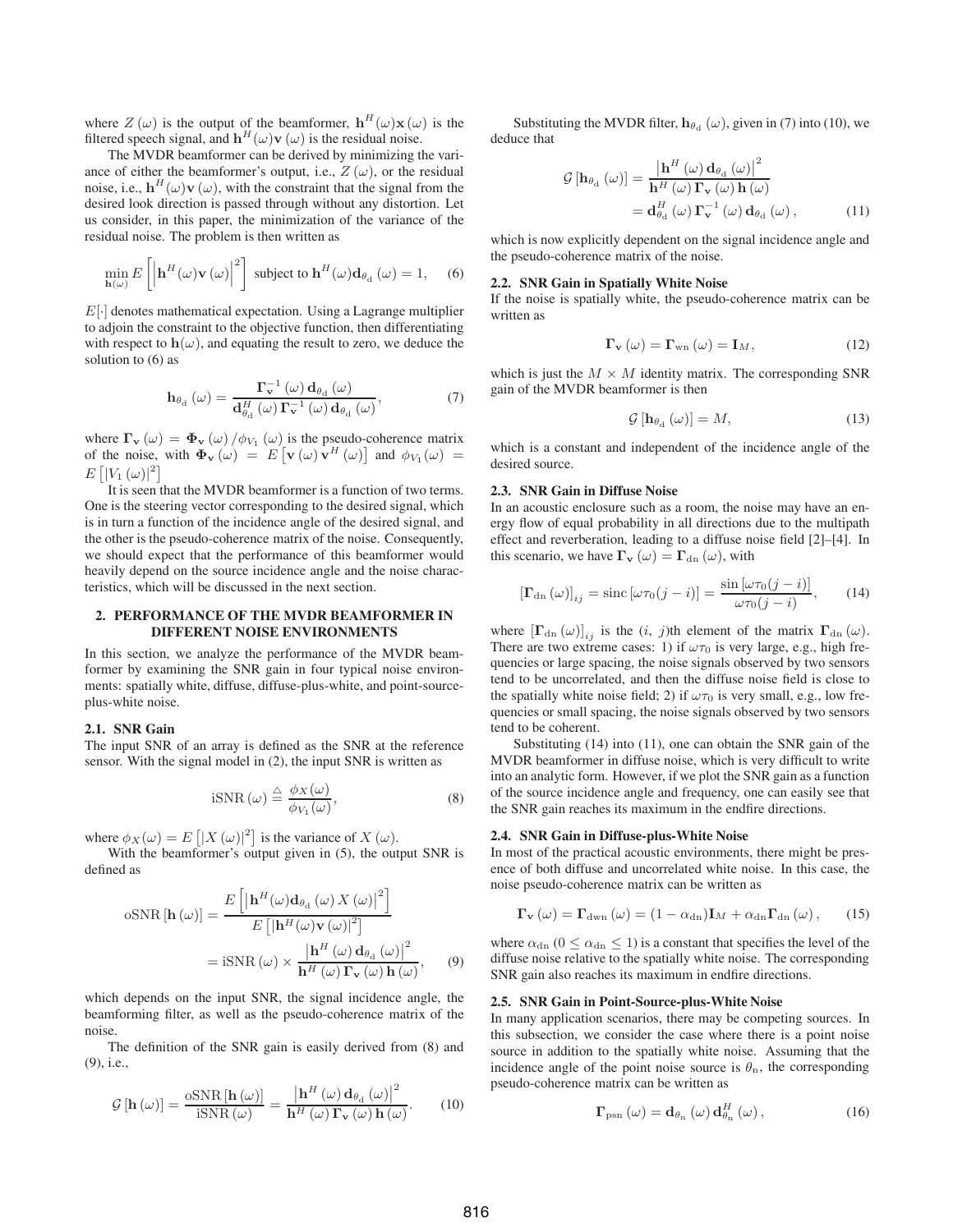where  $\mathbf{d}_{\theta_n}(\omega)$  is the steering vector of the point noise source, which is defined in a similar way to  $d_{\theta}(\omega)$ . Then, the pseudo-coherence matrix of the point-source-plus-white noise is

$$
\mathbf{\Gamma}_{\text{pswn}}\left(\omega\right) = (1 - \alpha_{\text{psn}})\mathbf{I}_M + \alpha_{\text{psn}}\mathbf{\Gamma}_{\text{psn}}\left(\omega\right). \tag{17}
$$

where  $\alpha_{psn}$  (0  $\leq \alpha_{psn} < 1$ ) is a parameter that controls the level of the point source noise relative to that of the spatially white noise. By utilizing the Woodbury's identity, we can write the inverse of the pseudo-coherence matrix as

$$
\Gamma_{\text{pswn}}^{-1}(\omega) = \frac{1}{1 - \alpha_{\text{psn}}} \left[ \mathbf{I}_M - \frac{\mathbf{d}_{\theta_{\text{n}}}(\omega) \mathbf{d}_{\theta_{\text{n}}}^H(\omega)}{(1 - \alpha_{\text{psn}}) / \alpha_{\text{psn}} + M} \right]. \quad (18)
$$

Substituting (18) into (11), we can derive the SNR gain:

$$
\mathcal{G}\left[\mathbf{h}_{\theta_{\rm d}}\left(\omega\right)\right] = \frac{1}{1 - \alpha_{\rm psn}} \left[ M - \frac{\left|\mathbf{d}_{\theta_{\rm n}}^{H}\left(\omega\right)\mathbf{d}_{\theta_{\rm d}}\left(\omega\right)\right|^{2}}{\left(1 - \alpha_{\rm psn}\right)/\alpha_{\rm psn} + M} \right]. \tag{19}
$$

If the value of  $\alpha_{\rm psn}$  is fixed, the minimum of the gain in (19) occurs when the desired signal and the point source noise come from the same direction, i.e.,  $\theta_n = \theta_d$ . In this case, only the white noise is reduced while the point noise is not changed and the corresponding SNR gain is

$$
\mathcal{G}\left[\mathbf{h}_{\theta_{\rm d}}\left(\omega\right)\right] = \frac{M}{1 + (M - 1)\,\alpha_{\rm psn}}.\tag{20}
$$

The maximum of the SNR gain occurs if the steering vectors of the desired and point noise sources are orthogonal, i.e.,  $d_{\theta_n}^H(\omega) d_{\theta_d}(\omega) = 0$ . In this situation, the point noise is completely removed and the corresponding SNR gain is removed and the corresponding SNR gain is

$$
\mathcal{G}\left[\mathbf{h}_{\theta_{\rm d}}\left(\omega\right)\right] = \frac{M}{1 - \alpha_{\rm psn}}.\tag{21}
$$

We have discussed the SNR gain of the MVDR beamformer in four typical noise environments. Figure 2 plots the SNR gain as a function of the source incidence angle  $\theta_d$  for a microphone array with  $M = 10$  and  $\delta = 2$  cm. As seen, the highest SNR gain appears at the endfire directions.



**Fig. 2**. The SNR gain of the MVDR beamformer in different noise environments, where  $M = 10$ ,  $\delta = 2$  cm,  $f = 2$  kHz,  $\alpha_{dn} = 0.9$ ,  $\alpha_{\rm psn} = 0.5$ , and  $\theta_{\rm n} = 90^{\circ}$ .

## **3. PERFORMANCE STUDY IN NOISY AND REVERBERANT ENVIRONMENTS**

It was shown in (11) that the SNR gain of the MVDR beamformer is an explicit function of the source incidence angle and the noise characteristics. There is another very important factor that would dramatically affect the performance of this beamformer but is not explicitly shown in (11). That is the reverberation. When there is reverberation, the microphone array outputs are no longer in the simple form as in (1), but in a more complicated form as [1]

$$
y_m(t) = g_m(t) * s(t) + v_m(t)
$$
  
=  $x_m(t) + v_m(t), \ m = 1, 2, ..., M,$  (22)

where  $g_m(t)$  is the impulse response from the desired source,  $s(t)$ , to the mth microphone and <sup>∗</sup> denotes linear convolution. The corresponding frequency-domain counterpart is written as

$$
Y_m(\omega) = G_m(\omega)S(\omega) + V_m(\omega)
$$
  
=  $X_m(\omega) + V_m(\omega), \ m = 1, 2, ..., M,$  (23)

where  $G_m(\omega)$  and  $S(\omega)$  are the Fourier transforms of  $g_m(t)$  and  $s(t)$ , respectively. Reverberation affects the MVDR beamformer by changing the form of the source steering vector, which is no longer a simple function of the incidence angle  $\theta_d$ . However, a theoretical analysis of the reverberation effect on the SNR gain of the MVDR beamformer can be very difficult if not impossible. In this section, we investigate the SNR gain of the MVDR beamformer in reverberant environments through simulations.

#### **3.1. Simulation Setup**

A 10-element linear microphone array is placed in the center of a reverberant room of size  $3 \text{ m} \times 3 \text{ m} \times 3 \text{ m}$ . A loudspeaker is placed at (2.5, <sup>1</sup>.5, <sup>1</sup>.5), playing back a pre-recorded speech signal to simulate desired speech source. The speech signal was recorded in a quiet room with a sampling rate of 8 kHz. The length of this signal is 25 s. Both the microphone array and the loudspeaker are on the horizontal plane at  $z = 1.5$  m. The spacing between two neighboring sensors is 2 cm. The microphone array outputs are generated by convolving the source signal with the impulse responses from the loudspeaker to the microphone sensors. The impulse responses are generated with the well-known image-model method [5], [6]. Noise is then added to the convolved speech to control the input SNR (10 dB in this paper). The reflection coefficients of all the six walls are set to be identical. We vary these coefficients from 0 to 1 to control the reverberation time,  $T_{60}$ . Fixing the source position, and rotating the array clockwise with respect to the array center, we evaluate the fullband SNR gain of the MVDR beamformer as a function of the source incidence angle in different reverberation conditions.

#### **3.2. Fullband SNR Gain of the MVDR Beamformer**

In the previous section, the SNR gain is defined and evaluated on a narrowband basis. In this section, we analyze the fullband SNR gain in the time domain, which is defined as

$$
\mathcal{G}_{\theta_{\rm d}} \stackrel{\triangle}{=} \frac{\text{oSNR}}{\text{iSNR}},\tag{24}
$$

where  $\sin R \stackrel{\triangle}{=} E[x_1^2(t)]/E[v_1^2(t)]$  is the fullband input SNR and oSNR  $\triangleq E[x_{\text{rd}}^2(t)]/E[v_{\text{rn}}^2(t)]$  is the fullband output SNR with  $x_{\text{c}}(t)$  and  $v_{\text{nr}}(t)$  being respectively the time-domain filtered de $x_{\text{fd}}(t)$  and  $v_{\text{rn}}(t)$  being, respectively, the time-domain filtered desired signal and residual noise reconstructed from  $h_{\theta_d}^H(\omega) \mathbf{x}(\omega)$  and  $h^H(\omega) \mathbf{x}(\omega)$  are reconstructed from  $h_{\theta_d}^H(\omega) \mathbf{x}(\omega)$ .  $\mathbf{h}_{\theta_{\rm d}}^H(\omega)\mathbf{v}(\omega)$ , respectively.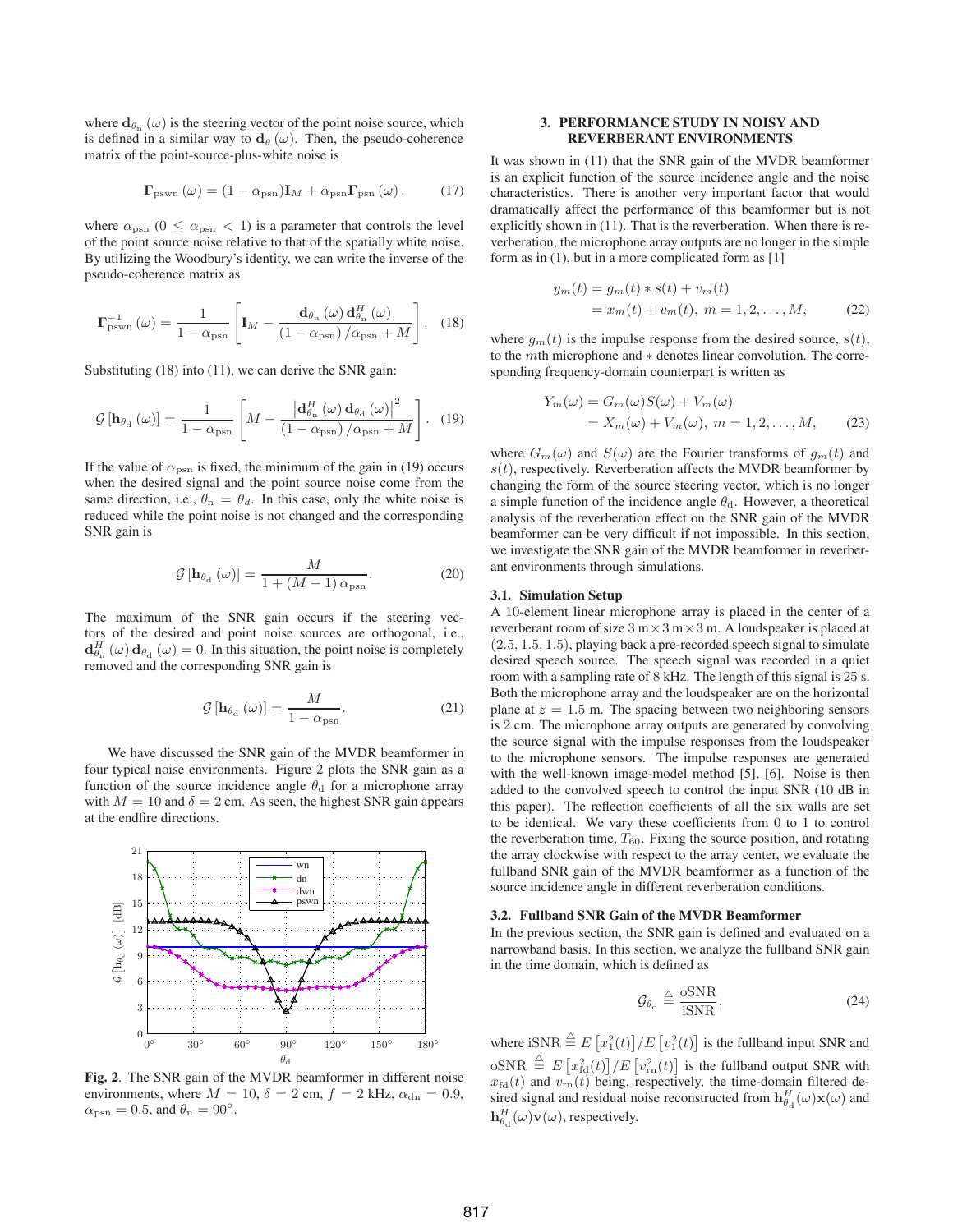

**Fig. 3**. Fullband SNR gain in spatially white noise.



**Fig. 4**. Fullband SNR gain in diffuse noise.

# *3.2.1. Performance in Reverberation and Spatially White Noise*

The fullband SNR gain as a function of the source incidence angle in spatially white noise with three different reverberation conditions is plotted in Fig. 3 where the spatially white noise is generated using the Matlab randn function. One can see that SNR gain slightly decreases as the environment becomes more reverberant (i.e., reverberation time increases) given an incidence angle. In each reverberation condition, the gain does not change much with the source incidence angle. We notice that when there is reverberation (e.g.,  $(T_{60} \approx 148 \text{ ms and } T_{60} \approx 240 \text{ ms})$ , the MVDR beamformer has a slightly smaller SNR gain at the endfire directions. This is mainly due to the fact the filtered signal has a smaller variance since more reflected signals are rejected in endfire directions.

#### *3.2.2. Performance in Reverberation and Diffuse Noise*

The fullband SNR gain as a function of the source incidence angle in diffuse noise with three different reverberation conditions is sketched in Fig. 4, where the diffuse noise is generated by the method presented in [7], which sums 100 point sources (each source is a white noise) uniformly distributed on the surface of a sphere around the array. It is seen that the maximum SNR gain appears in the endfire directions regardless of the degree of reverberation. But the performance difference between endfire and broadside directions reduces as the degree of reverberation increases.

*3.2.3. Performance in Reverberation and Diffuse-plus-White Noise* The SNR gain as a function of the source incidence angle in three different reverberation and a diffuse-plus-white noise (with  $\alpha_{\rm dn}$  = <sup>0</sup>.9) conditions is plotted in Fig. 5. Again, the maximum SNR gain occurs in the endfire directions. It is also observed that the SNR gain decreases as the reverberation time increases.



**Fig. 5**. Fullband SNR gain in diffuse-plus-white noise.



**Fig. 6**. Fullband SNR gain in point-source-plus-white noise.

*3.2.4. Performance in Reverberation and Point-Source-plus-White Noise*

The last experiment is concerned with the SNR gain in reverberant environments with a point-source-plus-white noise ( $\theta_n$  = 90 $\degree$  and  $\alpha_{psn} = 0.5$ ). The result is shown in Fig. 6. Now the SNR gain depends on the separation between the source and point noise incidence angles. One can notice that reverberation affects the performance of the MVDR beamformer significantly.

# **4. CONCLUSIONS**

This paper investigated the noise reduction performance of the MVDR beamformer in different noise and reverberation conditions. With a linear microphone array, we made the following observations. 1) The SNR improvement may change significantly with the noise characteristics. 2) The SNR gain is generally a function of the source incidence angle; as far as a linear array is concerned, the best SNR gain generally occurs in the endfire directions. 3) Reverberation does not only decrease the SNR gain of the MVDR beamformer, but also reduces the performance differences from endfire to broadside directions.

#### **5. RELATION TO PRIOR WORK**

The MVDR beamformer, which was first proposed by Capon [8], has been widely studied over the past decades to extract the signal of interest in noisy environments [1] [9]– [13]. In acoustic environments, it was found that reverberation plays a significant role on the performance of the MVDR beamformer [14], [15]. Recently, we showed that the performance of the MVDR beamformer in noise is also a function of the source incidence angle [16]. This paper presents our continued efforts in studying the MVDR beamformer for noise reduction. The focus is on the effect of the source incidence angle, noise, and reverberation on the MVDR beamformer's performance.